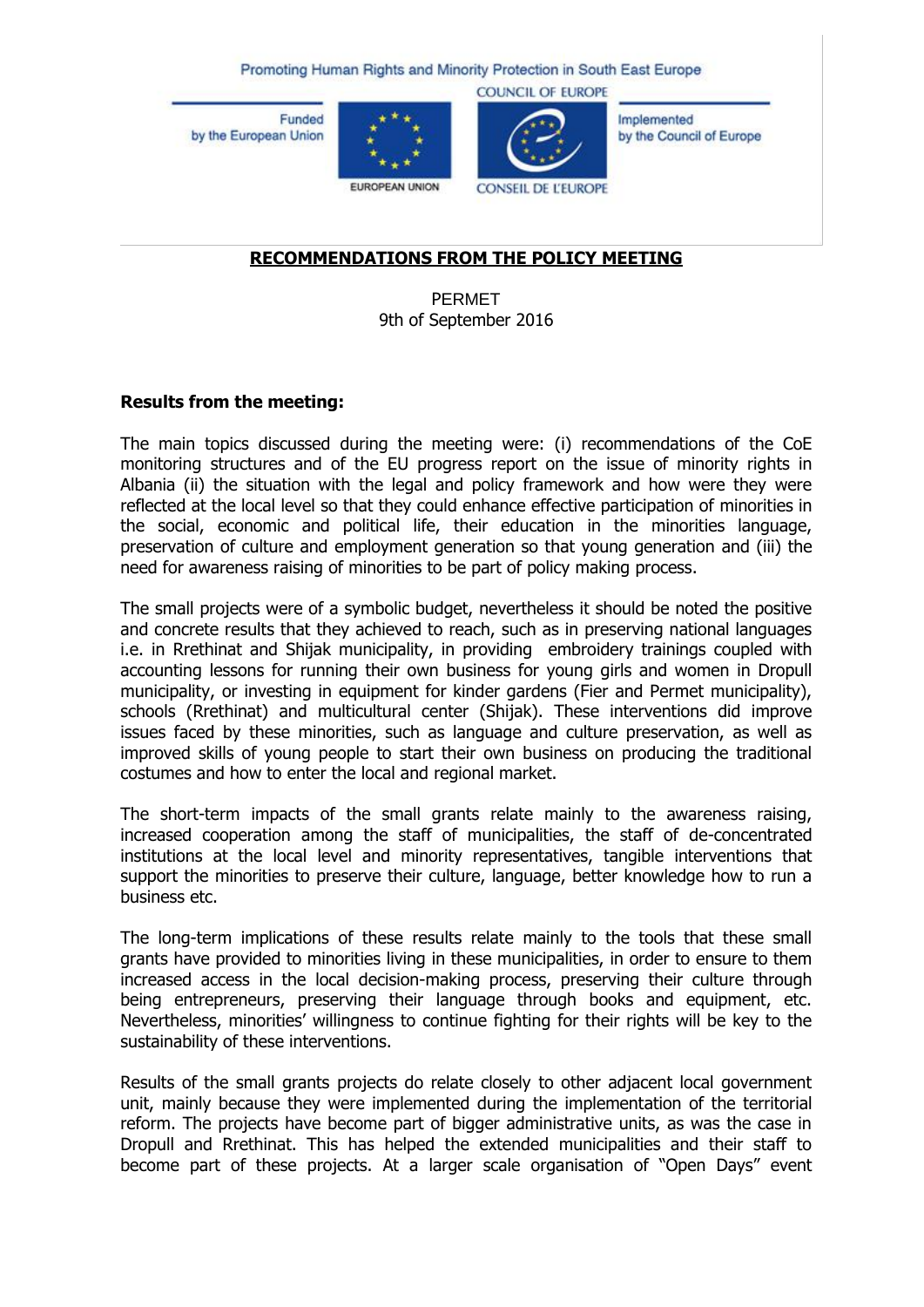provides municipalities' staff a forum where to discuss and exchange ideas how to better deal with this issue.

## **Compliance of the Small Project Results with the last findings of the Framework Convention for protection of National Minorities (FCNM):**

The small municipal projects focused on central areas of the FCNM including, but not limited to, education (Articles 12 and 14), cultural heritage (Articles 5 and 6) and participation in public life (Articles 6 and 15).

The Advisory Committee Opinion on Albania and the Committee of Minister's Resolutions recommended Albania to take several measures to improve further the implementation of the Framework Convention. The small project results and their activities have facilitated the implementation of FCNM on the ground. They encouraged and promoted conditions for maintaining minorities culture (Rrethina, Dropull, Shijak); ensured social inclusion and increased access of Roma and Egyptian communities in entire community in Fieri and Permet municipalities; created the conditions necessary for the effective participation of persons belonging to national minorities in public affairs (Shijak, Permet) as well as fostered knowledge of and right to learn his or her minority language (Shijak and Rrethina). In this way, the implemented projects at the local levels created synergy effects that contribute to increased compliance of Albania with the FCMN.

During the meeting it was emphasized the need to sign and ratify the ECRML, which is not yet done by Albania.

# **Main strategic/legislative and institutional framework dealing with minorities in beneficiary**

Albania still lacks a comprehensive single law on national minorities. There is an extensive list of primary and secondary legislation which does cover the issue of protection of minority rights in different areas of political, social and economic life. The Ministry of Foreign Affairs has taken the lead to set up an inter-ministerial working group to address this issue. The draft-law is prepared and is in the consultation process.

The recent developments, mainly the new territorial and administrative reform and the changes in the Law "On the Organization and Functioning of Local Government", provide more possibilities of structured cooperation between the central and local government. The increased responsibilities of the local governments, have not been accompanied by the necessary amendments to the existing legal framework, to better implement their competences. The issue of minority rights protection is indirectly affected by this situation especially in the area of education and social housing.

In the policy framework, last year finalisation of the "National Action Plan for Integration of Roma and Egyptians 2016-2020", approved by DCM No. 1072, dated 23.12.2015, of the "National Crosscutting Strategy for Decentralization and Local Governance (NCSDLG) 2015- 2020", approved by DCM No. 691, dated 29.07.2015 and recently of the "Social Inclusion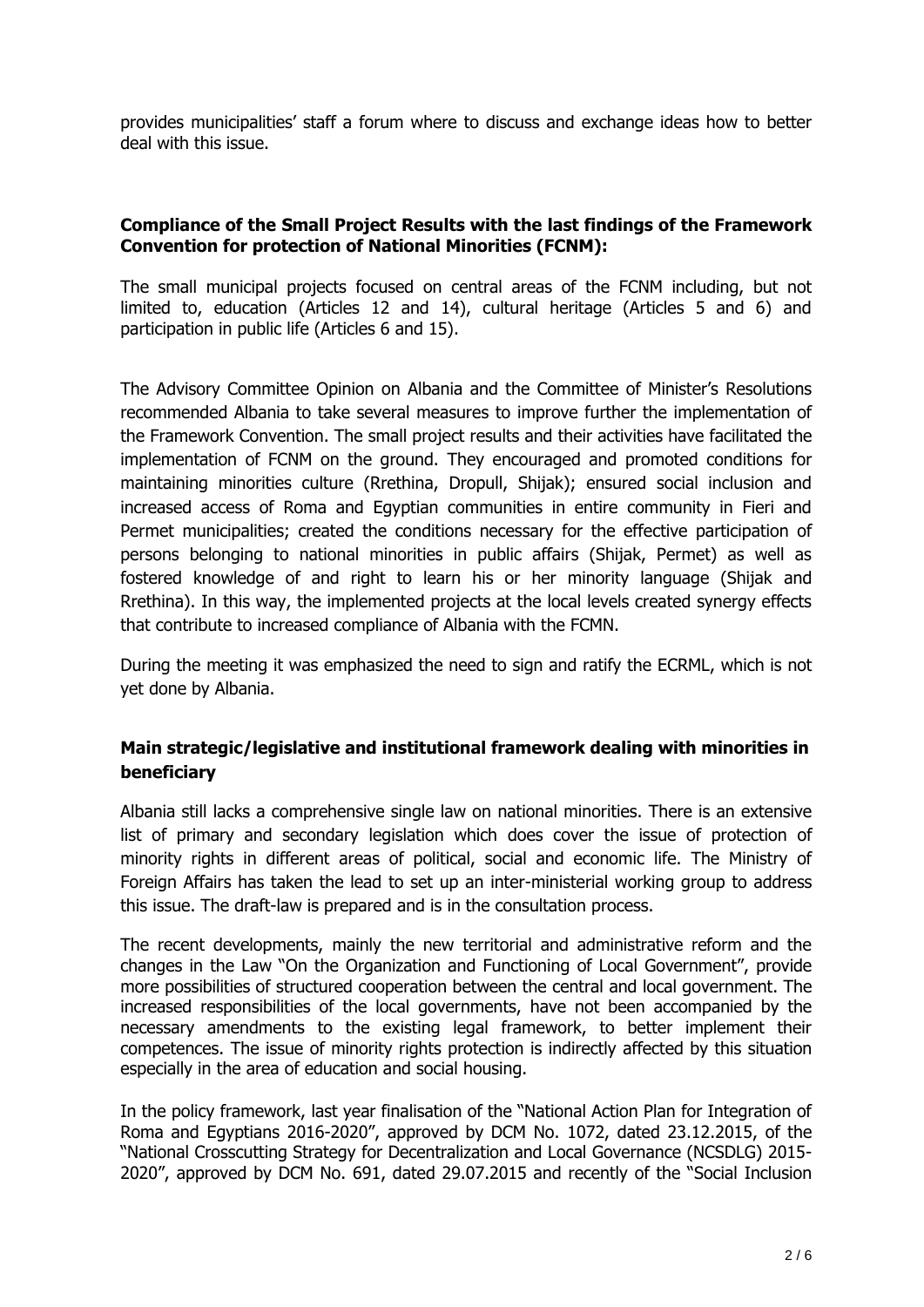Policy Paper 2016-2020", approved by DCM No. 87, dated 3.02.2016 provide a more structured policy framework where cooperation with the local level is considered thoroughly and preparation of local plans for Roma and Egyptians is recommended

The institutional framework for addressing minority issues at the central governmental level are the State Committee on Minorities, Ministry of Foreign Affairs, Minister of State for Local Issues as well as the de-concentrated structures of line ministries which have shared functions with the local governmental level (municipalities) in education system, social services, primary health and protection of civil order and security. The Office of the Commissioner for Protection from Discrimination and Office of the People's Advocate, are independent institutions which oversee the protection of human rights, including minority ones.

The inter-relation among the abovementioned institutions is provided in the Annex I.

# **Compliance of the Small Project Results with the minority policies in beneficiary**

As mentioned during the meeting, Albania lacks a comprehensive single law on minorities, and the protection of minority rights is ensured by an extensive list of primary and secondary legislation. Nevertheless, project results have ensured further compliance with the existing legal framework and have even identified issues where the need for further improvement of the existing legal framework is needed, such as in the education and social housing areas. Almost, all of the small grant projects have had activities which aimed at increasing of knowledge, information on their rights, as well as on their access of to social and health care services.

The Plans for Territorial Development of (new) Municipalities are under development, and a key element in the preparation of these plans is the participative approach. This approach has been very present throughout all projects' activities. Additionally, the national policy framework - National Action Plan for Integration of Roma and Egyptians 2016-2020 – its methodology and recommendations have been closely followed and mirrored while preparing the Local Action Plan for Roma and Egyptians in the municipality of Fier.

# **Policy Recommendations**

The steps required to implement the recommendations, and the resources needed are as follows:

- finalise and adopt the law on minorities, to facilitate the monitoring of the effectiveness of the measures taken by the Albanian government to protect minority rights in line with CoE monitoring structures recommendations;
- further support municipalities to implement their increased competences through the necessary revisions of the existing legal framework so that they can ensure proper protection of minorities' rights especially in the areas of social housing, health, education and employment;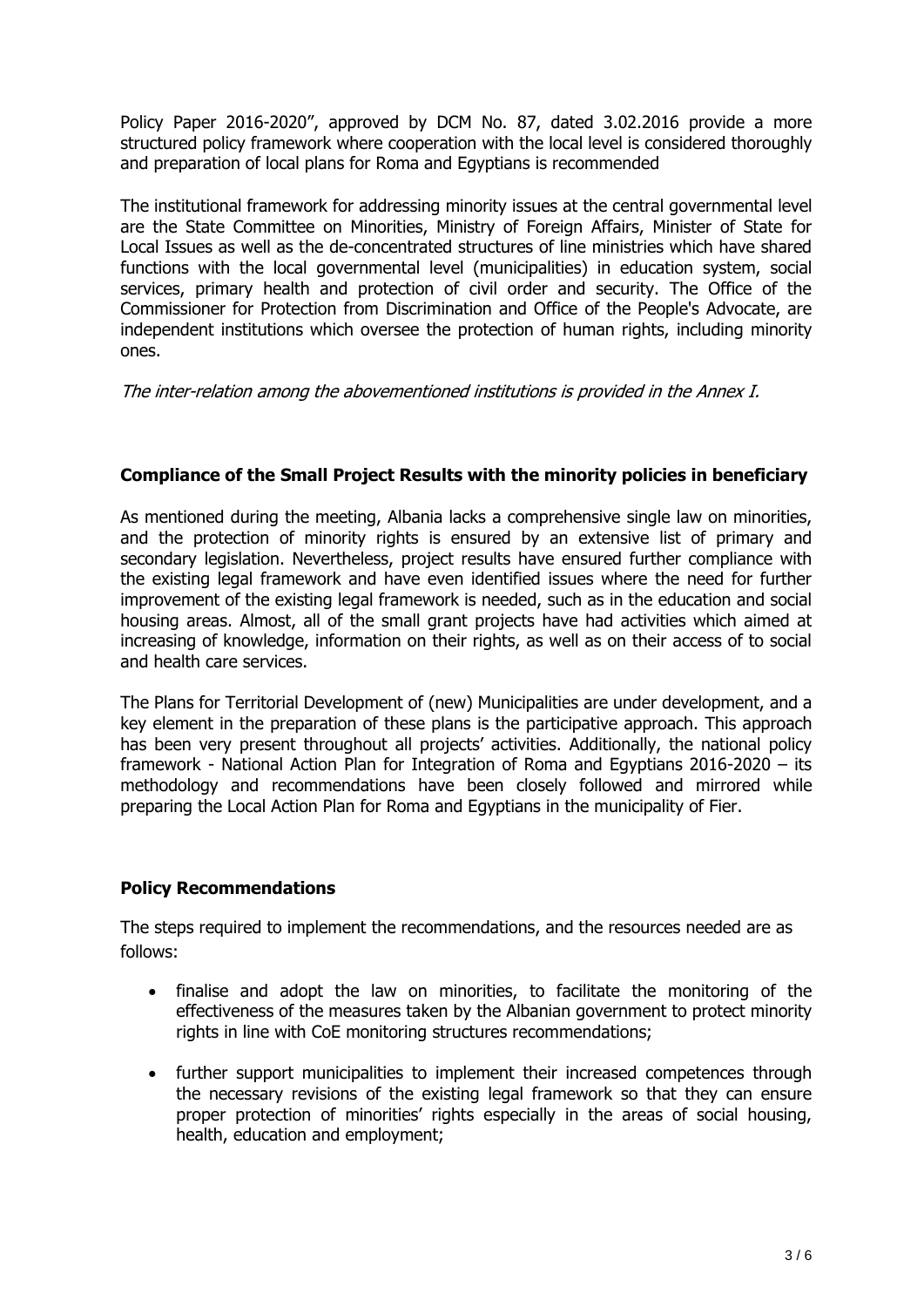- invite to comment and consult with those municipalities where minorities live, the Country Report submitted to CoE monitoring stuctures;
- continue with awareness-raising programs for the municipalities' staff, general public and specific groups, such as law enforcement officials, on human rights, including the rights of persons belonging to national minorities;
- provide for awareness raising of minorities' NGOs to serve as "watch dogs" of their rights implementation monitoring;
- take a strategic approach in providing capacity building activities that raise capacities of the municipalities staff by preparation of national curricula and hands on trainings especially on:
	- o the overall project cycle management, project' budgeting and implementation related issues such as narrative and financial reports' preparation;
	- $\circ$  increasing the civic engagement and involvement of minority representatives in public-decision making at the local level;
- further promote the presence and cultural heritage of minorities in the country by organising an annual event for the promotion of minorities in one of the municipalities where minorities live

Improved legal framework would make involved institutions, as well as municipalities, better and easier accessible institutions for minorities. Capacity building measures taken at the central level can ensure a "strategic approach" through a wider programme aiming at capacity building of municipalities' capacities; such a programme can be easily replicated in those municipalities that have minorities. Making municipalities partners in preparing the Country Reports would make them more responsible for the people they represent and would make them more pragmatists when it comes to protection of minority rights in their boundaries.

Most of the above recommendations can be easily endorsed and implemented if there is willingness to cooperate and avoid overlapping. Albanian School of Public Administration and the Agency for Implementation of the Territorial Reform can prepare national wide curricula that can be implemented at the local level as per their needs. Donor supported projects in these areas, and their planned training activities can become part of such a programme and can ensure a longer sustainability of prepared and delivered trainings.

#### **Recommendations for the relevant institutions in the beneficiary**

The main recommendations that best support the main Projects' results are:

Ministry of Foreign Affairs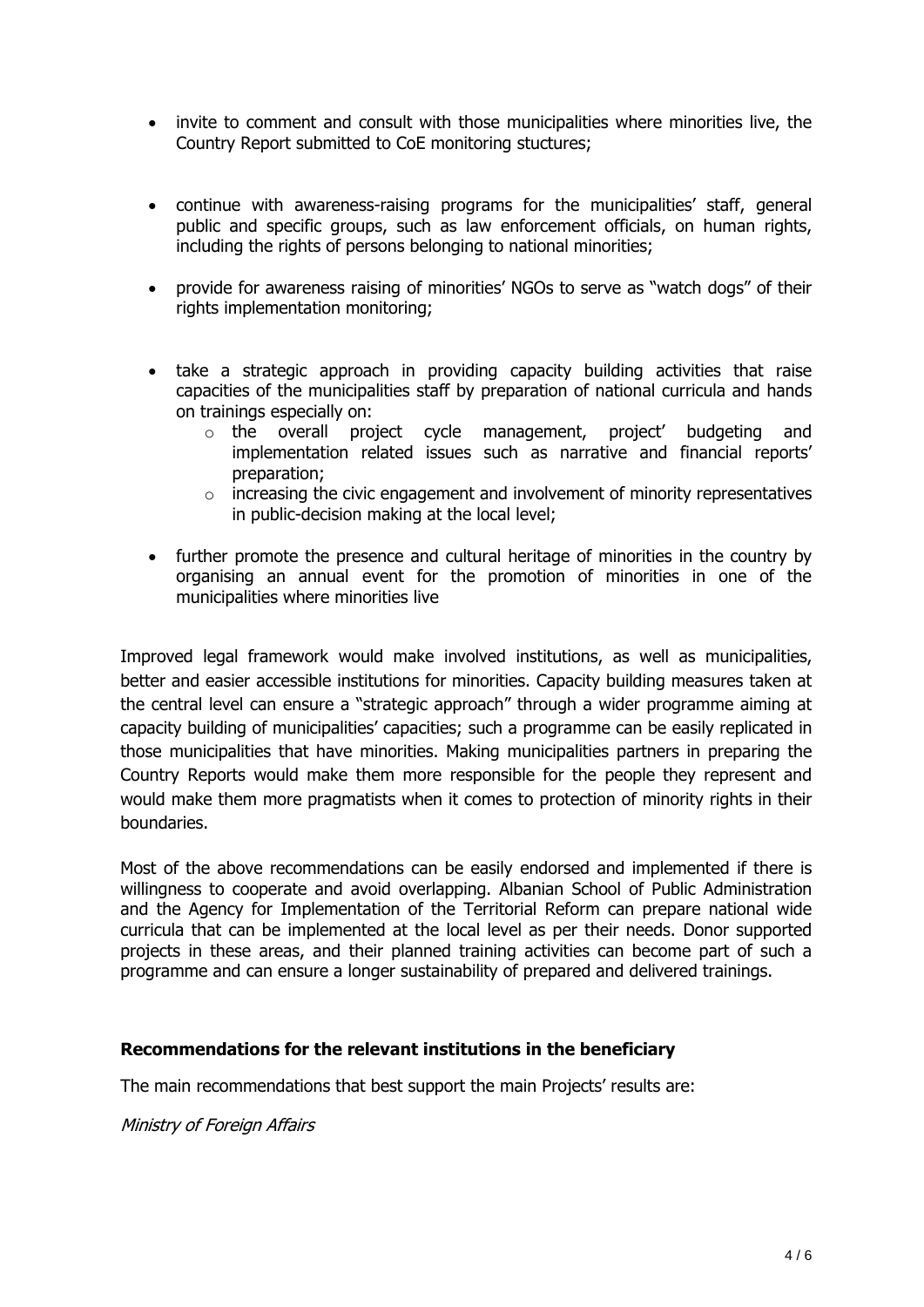- involve and consult municipalities with minority communities when preparing the Country Report
- organise an annual event for the promotion of minorities in one of the municipalities where minorities live
- when possible lobby and use the good results of small grant projects to pull further funding for similar initiatives
- coordinate with Ministry of Local Issues and Albanian School of Public Administration to prepare a national curricula on awareness raising and capacity building of local government institutions on minority rights

### State Minister for Local Issues

- provide the necessary support to municipalities to implement their increased competences through
	- $\circ$  pushing for the necessary revisions of the existing legal framework so that they can ensure proper protection of minorities' rights especially in the areas of social housing, health, education and employment;
	- o provision of capacity building activities on their functions and competences

#### Albanian School of Public Administration

- run a training needs assessment on the need for capacity building in the minority area – this can be included as part of any running need assessment for the local government trainings
- develop in close cooperation with the two mentioned institutions a national training programme on minority rights